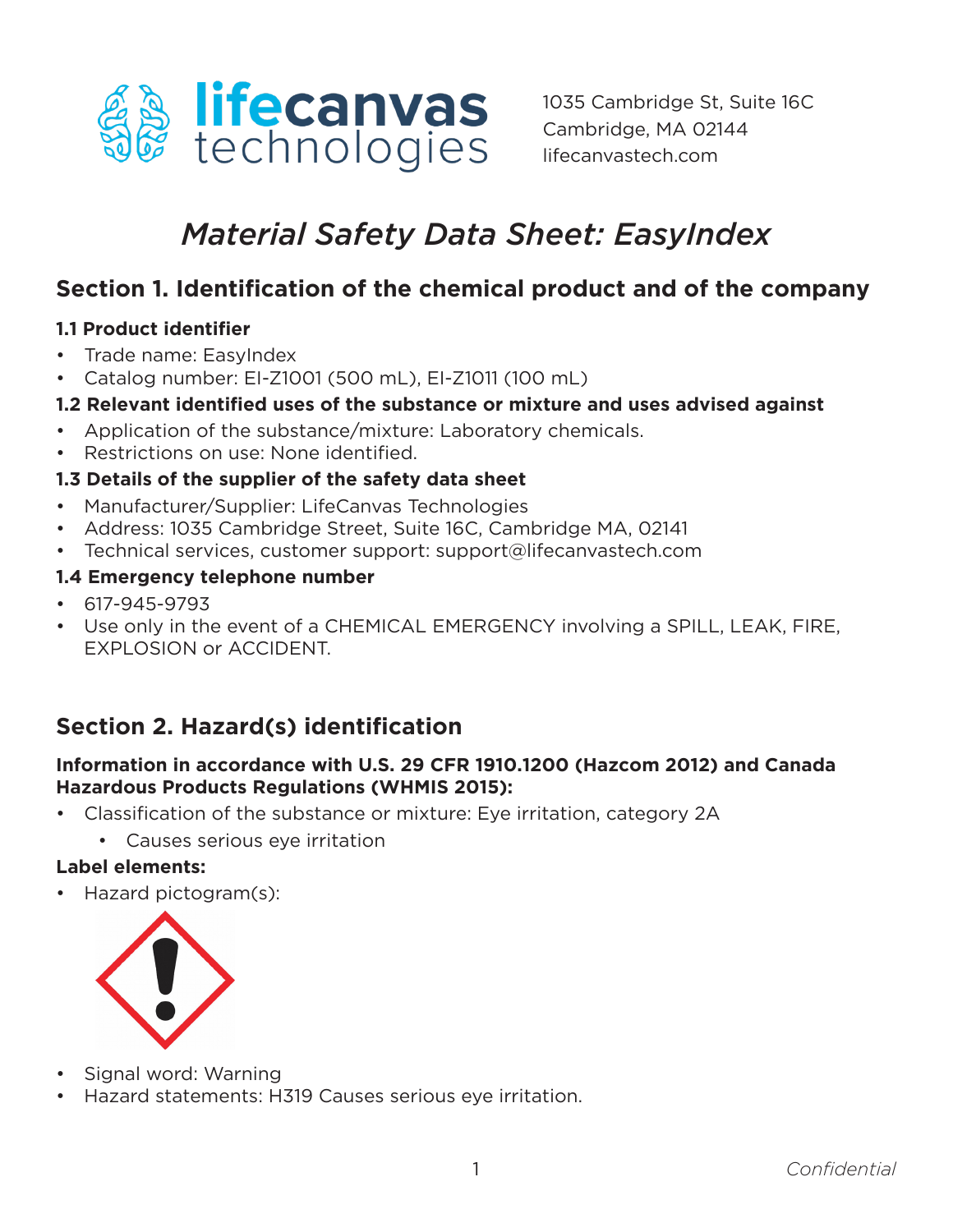

- Precautionary statements:
	- P264 Wash hands thoroughly after handling.
	- P280 Wear protective gloves, eye protection, and face protection.
	- P305+P351+P338 IF IN EYES: Rinse cautiously with water for several minutes. Remove contact lensesm if present and easy to do. Continue rinsing.
	- P337+P313 If eye irritation persists: get medical advice/attention.
	- P302+P352 IF ON SKIN: Wash with plenty of water.

Precautionary statements are listed according to the United Nations Globally Harmonized System of Classification and Labelling of Chemicals (GHS) – Annex III. Regulations in individual countries/regions may determine which statements are required on the product label. See product label for specifics.

#### **Hazards not otherwise classified:**

- Physical hazards not otherwise classified: No Additional Information.
- Health hazards not otherwise classified: No Additional Information.

### **Section 3. Composition/information on ingredients**

#### **Chemical characterization:** Mixtures

- Description: Mixture of the substances listed below with non-hazardous additions.
- Listing of dangerous and non-hazardous components: Thiodiglycol (111-48-8), Nonhazardous components

### **Section 4. First aid measures**

#### **Description of first aid measures**

- General information: If irritation or other symptoms occur or persist from any route of exposure, remove the affected individual from the area: see a physician/get medical attention.
- After inhalation: If affected, remove to fresh air. If breathing is difficult, give oxygen. If not breathing, give artificial respiration. Seek medical advice if you feel unwell.
- After skin contact: Wash off with soap and plenty of water. Consult a physician.
- After eye contact: Rinse opened eye for several minutes under running water.
- If eye irritation persists: Get medical advice/attention.
- After swallowing: Rinse mouth with water and get medical attention immediately.
- Information for doctor: Wear proper personal protective clothing and equipment.
- Most important symptoms and effects, both acute and delayed: Causes serious eye irritation.
- Indication of any immediate medical attention and special treatment needed: Treat symptomatically.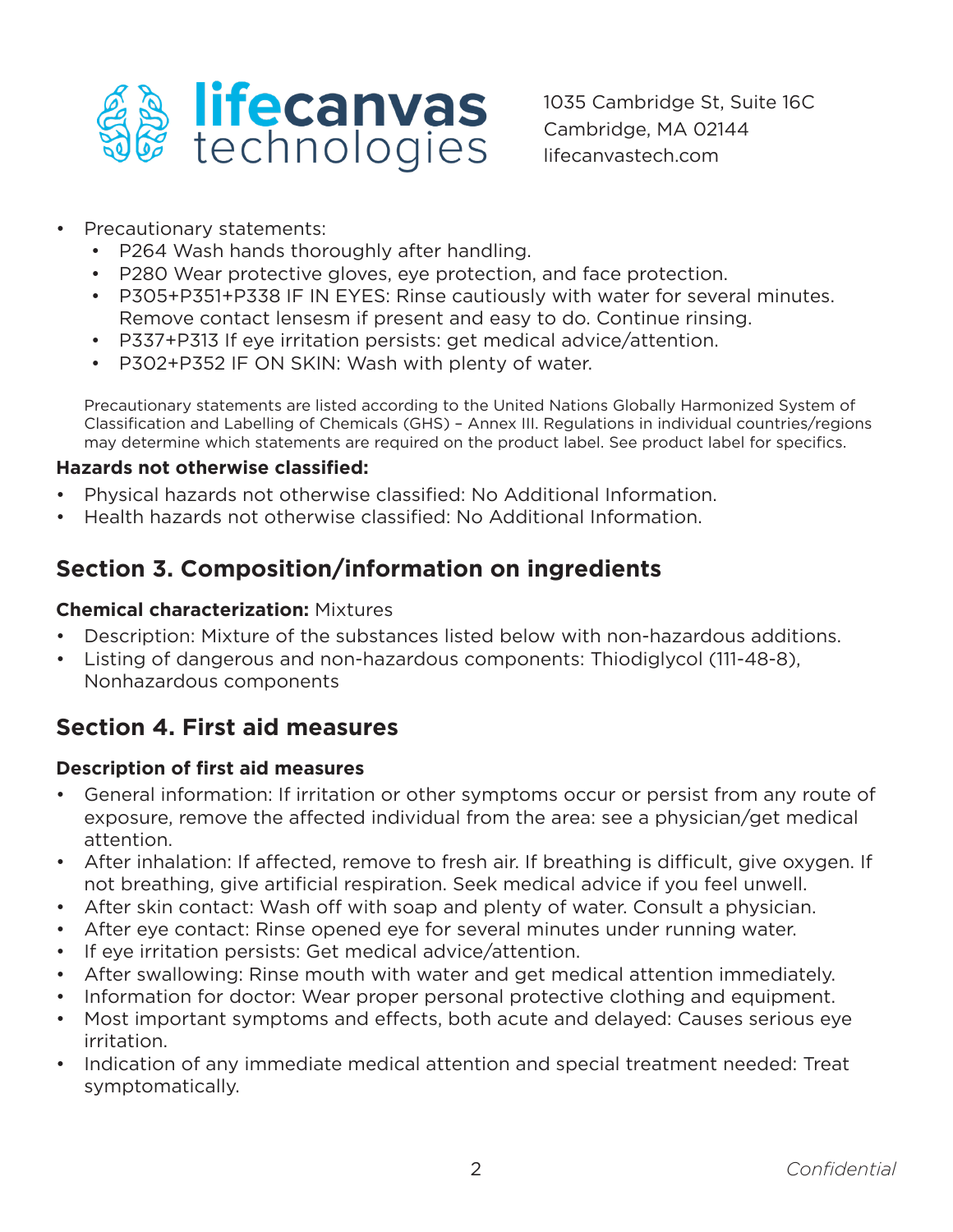

### **Section 5. Fire fighting measures**

#### **Extinguishing media:**

• Suitable extinguishing agents: Carbon dioxide, extinguishing powder, or water spray.

#### **Special hazards arising from the substance or mixture:**

• Hazardous combustion products: If this product is involved in a fire, the following can be released: Carbon monoxide and carbon dioxide, Sulfur oxides (SOx).

**Special protective equipment and precautions for fire-fighters:** Wear self-contained respirator. Wear fully protective impervious suit.

# **Section 6. Accidental release measures**

#### **Personal precautions, protective equipment and emergency procedures:** Wear

protective equipment. Keep unprotected persons away.

- Environmental precautions: Do not flush liquid into public sewer, water systems or surface waters.
- Methods and material for containment and cleaning up: Absorb with liquid-binding material (sand, diatomite, acid binders, universal binders, sawdust). Ensure adequate ventilation.
- Prevention of secondary hazards: No special measures needed.
- Reference to other sections: See Section 7 for information on safe handling. See Section 8 for information on personal protection equipment. See Section 13 for disposal information.

### **Section 7. Handling and storage**

#### **Handling:**

- Precautions for safe handling: Keep container tightly sealed. Ensure good ventilation at the workplace. Avoid contact with skin and eyes. Avoid inhalation of vapor or mist.
- Conditions for safe storage, including any incompatibilities: Store cool and dry, under well-ventilated conditions at room temperature. Keep container tightly sealed.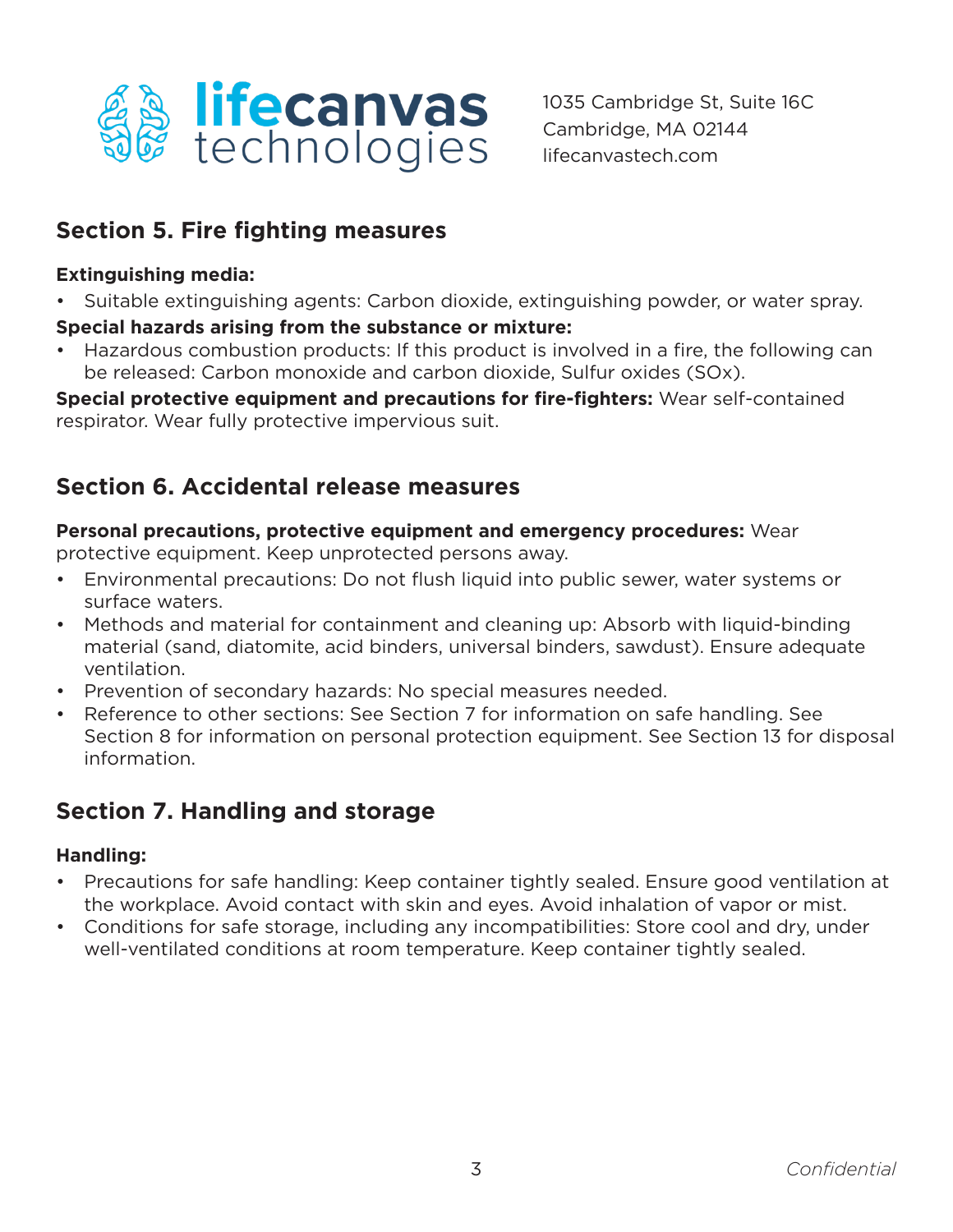

### **Section 8. Exposure controls/personal protection**

#### **Control parameters:**

• Components with limit values that require monitoring at the workplace: The product does not contain any relevant quantities of materials with critical values that have to be monitored at the workplace.

#### **Exposure controls:**

- Individual protection measures, such as personal protective equipment (PPE):
	- Eye/face protection: Safety glasses.
	- Skin and body protection: Wear impervious gloves. Check protective gloves prior to each use for their proper condition. The selection of suitable gloves not only depends on the material, but also on quality. Quality will vary from manufacturer to manufacturer.
	- Respiratory protection: Do not inhale fumes. Work in well ventilated environment.
	- Further information: Eyewash fountains and safety showers are recommended in the work area.
- General protective measures: The usual precautionary measures for handling chemicals should be followed. Keep away from foodstuffs, beverages and feed.

### **Section 9. Physical and chemical properties**

#### **Information on basic physical and chemical properties**

- Form: Viscous liquid
- Appearance: Colorless to light yellow
- Odor: Stench
- Odor threshold: Not available
- Solubility in water: Miscible
- Evaporation rate: Not available
- Vapor pressure: Not available
- Vapor density: Not available
- Viscosity: Not available
- Melting point/Freezing point: Not available
- Oxidizing properties: Not oxidizing
- Explosive properties: Not explosive
- Decomposition temperature: Not available
- Partition coefficient (n-octanol/water): Not available
- % Volatile by weight: Not available
- VOC: Not available
- Boiling point °C: Not available
- Boiling point °F: Not available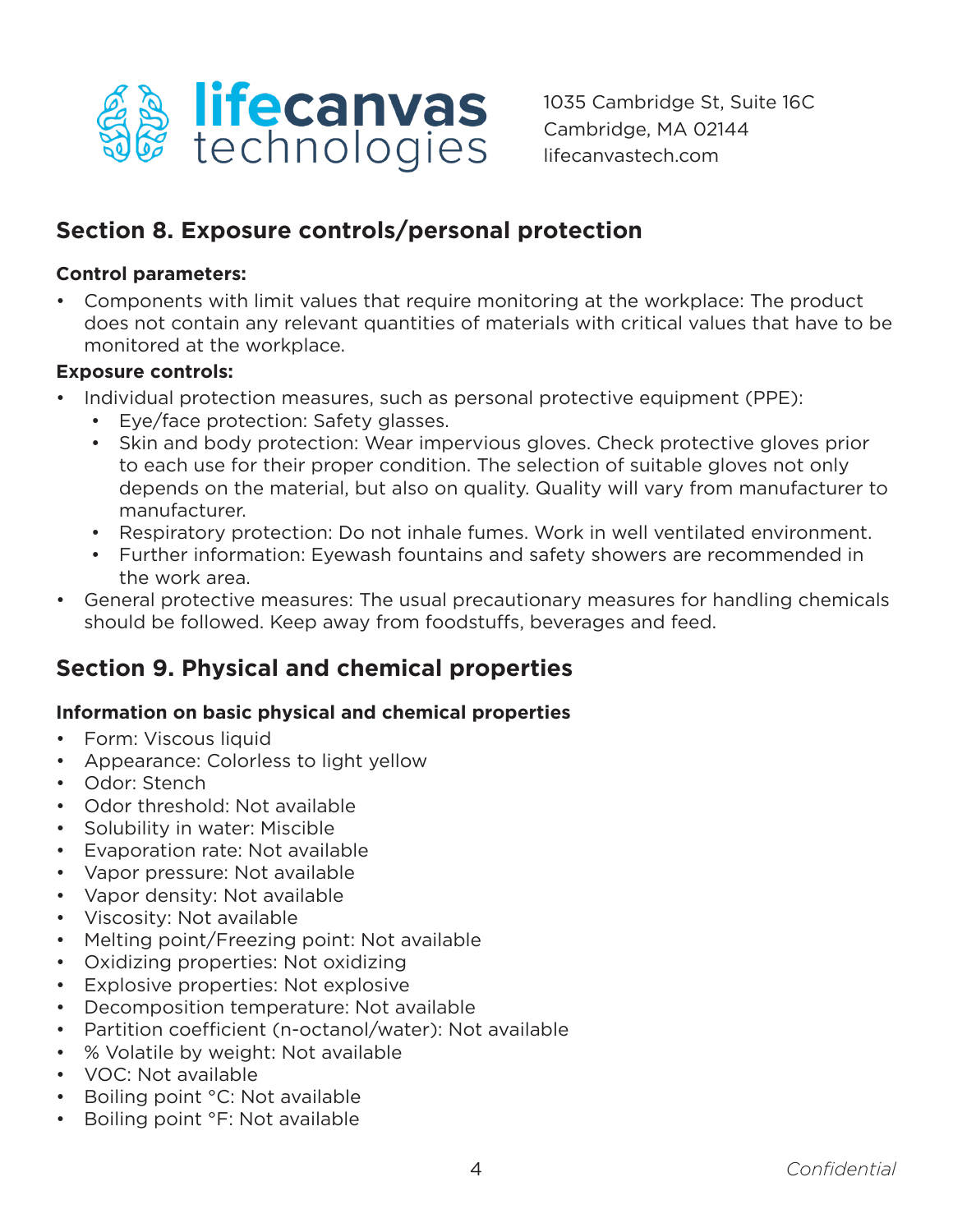

- Flash point: Not available
- Auto-ignition temperature: Not available
- Flammability (solid, gas): Not applicable (liquid)
- Flammability or explosive limits: LFL/LEL Not available, UFL/UEL Not available

# **Section 10. Stability and reactivity**

**Reactivity:** No information known.

**Chemical stability:** This product is stable under recommended storage conditions. **Possibility of hazardous reactions:** Water reacts violently with alkali metals.

**Conditions to avoid:** No further relevant information available.

**Incompatible materials:** Heat.

**Hazardous decomposition products:** Carbon monoxide and carbon dioxide, sulfur oxides  $(SOx)$ .

# **Section 11. Toxicological information**

### **Information on likely routes of exposure:**

- General: Caution must be exercised through the prudent use of protective equipment and handling procedures to minimize exposure.
- Eyes: Causes serious eye irritation.
- Skin: May cause skin irritation.
- Inhalation: Inhalation of fumes may cause irritation.
- Ingestion: Ingestion may cause irritation.
- Symptoms/effects, acute and delayed: Irritation.

**Acute toxicity information:** The Registry of Toxic Effects of Chemical Substances RTECS) contains acute toxicity data for components in this product.

**Skin corrosion/irritation:** No skin irritation.

**Serious eye damage/irritation:** Causes serious eye irritation (Category 2A).

**Respiratory or skin sensitization:** No sensitizing effects known.

**Carcinogenicity:** Not classified.

**Reproductive toxicity:** Not classified.

**Specific target organ toxicity (STOT) – single exposure:** Not classified.

**Specific target organ toxicity (STOT) – repeated exposure:** Not classified.

**Aspiration hazard:** No effects known.

**Other toxicity information:** No additional information available.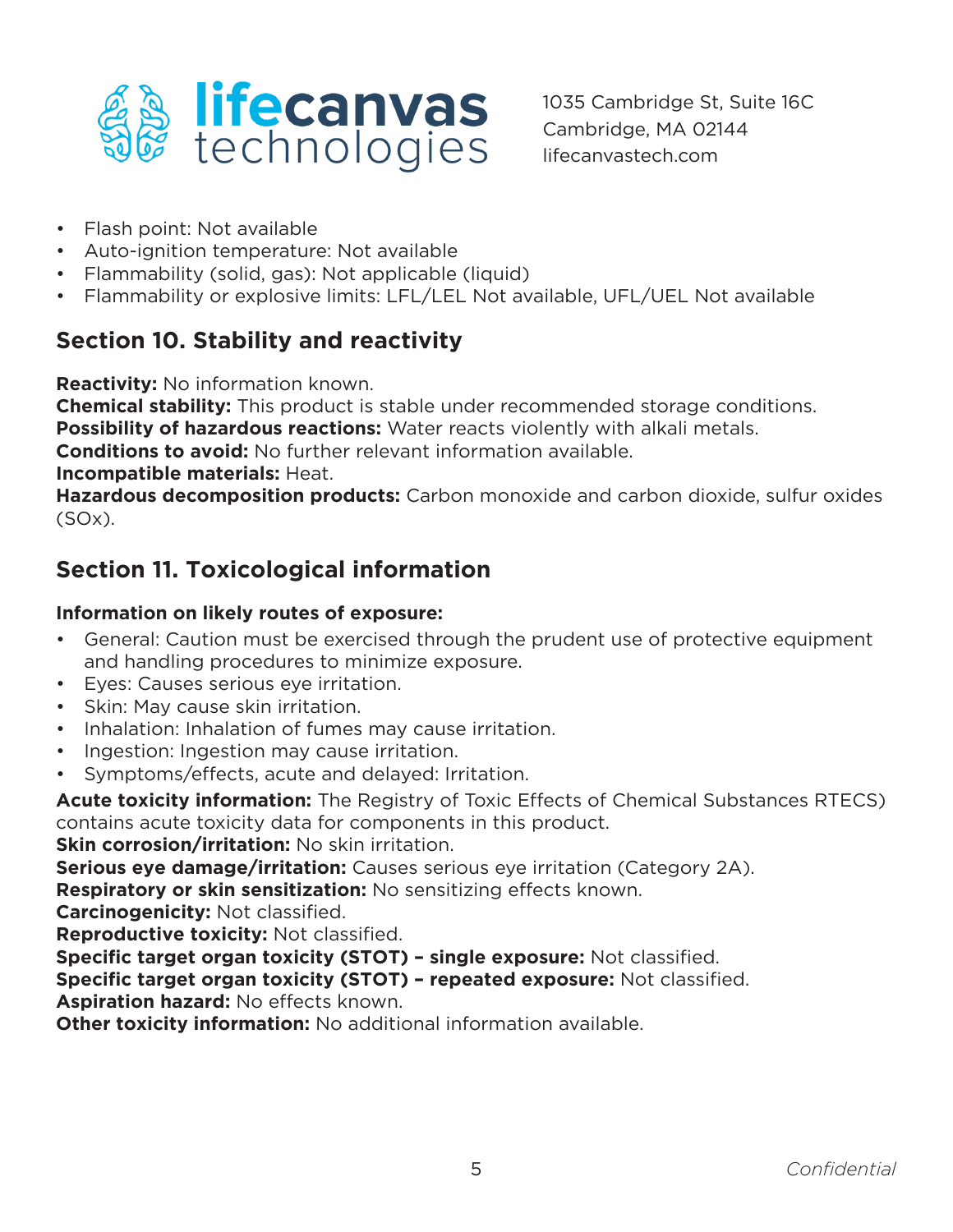

# **Section 12. Ecological information**

**Ecotoxicity:** No ecological testing has been conducted on this product.

**Persistance and degradability:** No specific information available.

**Bioaccumulative potential:** No specific information available.

**Mobility in soil:** No specific information available.

**General notes:** Do not allow material to be released to the environment without proper governmental permits.

**Other adverse effects:** No additional information available.

# **Section 13. Disposal considerations**

**Recommendation:** Offer surplus and non-recyclable solutions to a licensed disposal company. Consult state, local or national regulations to ensure proper disposal. Disposal must be made according to official regulations.

**Recommended cleaning product:** Water, if necessary with cleaning agents.

# **Section 14. Transport information**

The information below is provided to assist in documentation. It may supplement the information on the package. The packing in your possession may carry a different version of the label depending on the date of manufacture. Depending on inner packaging quantities and packaging instructions, it may be subject to specific regulatory exceptions. **UN number:** N/A

**UN proper shipping name:** Not regulated – See bill of lading for details

### **Transport hazard classes:**

- U.S. DOT hazard class: N/A
- Canada TRG hazard class: N/A
- Europe ADR/RID hazard class: N/A
- IMDG Code (ocean) hazard class: N/A
- ICAO/IATA (air) hazard class: N/A
- A N/A listing for the hazard class indicates the product is not regulated for transport by that regulation.

### **Packing group:** N/A

### **Environmental hazards:**

- Marine pollutant: Not applicable.
- Hazardous substances (USA): Not applicable.

### **Transport in bulk according to Annex II of MARPOL 73/78 and the IBS code:** Not applicable.

**Special precautions for user:** Not applicable.